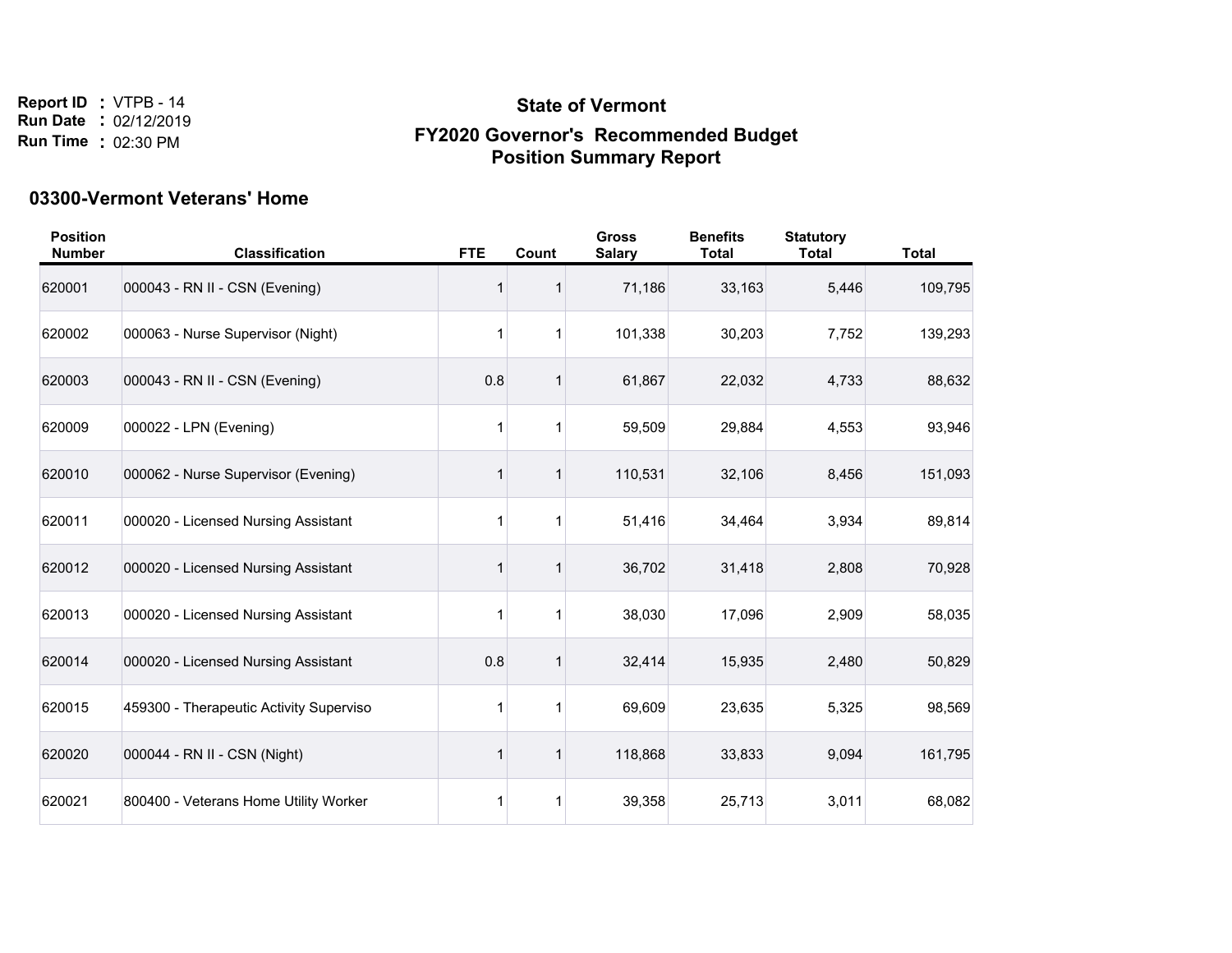#### **State of Vermont**

| <b>Position</b><br><b>Number</b> | <b>Classification</b>                 | <b>FTE</b> | Count       | <b>Gross</b><br><b>Salary</b> | <b>Benefits</b><br><b>Total</b> | <b>Statutory</b><br><b>Total</b> | <b>Total</b> |
|----------------------------------|---------------------------------------|------------|-------------|-------------------------------|---------------------------------|----------------------------------|--------------|
| 620022                           | 089020 - Financial Specialist I       | 1          |             | 40,517                        | 17,612                          | 3,100                            | 61,229       |
| 620023                           | 000022 - LPN (Evening)                | 1          | 1           | 50,003                        | 27,917                          | 3,825                            | 81,745       |
| 620024                           | 000044 - RN II - CSN (Night)          | 1          |             | 74,922                        | 39,330                          | 5,731                            | 119,983      |
| 620025                           | 422300 - Activities Aide              | 1          | 1           | 49,076                        | 19,384                          | 3,755                            | 72,215       |
| 620028                           | 840300 - Maintenance Mechanic B       | 1          |             | 49,076                        | 33,980                          | 3,755                            | 86,811       |
| 620031                           | 000043 - RN II - CSN (Evening)        | 1          | 1           | 119,014                       | 33,862                          | 9,105                            | 161,981      |
| 620032                           | 000065 - Nurse Manager                | 1          | $\mathbf 1$ | 97,393                        | 43,982                          | 7,450                            | 148,826      |
| 620035                           | 000020 - Licensed Nursing Assistant   | 1          | 1           | 38,030                        | 25,437                          | 2,909                            | 66,376       |
| 620036                           | 000020 - Licensed Nursing Assistant   | 1          | 1           | 40,517                        | 17,612                          | 3,100                            | 61,229       |
| 620037                           | 800400 - Veterans Home Utility Worker | 1          | 1           | 38,388                        | 31,767                          | 2,937                            | 73,092       |
| 620039                           | 000020 - Licensed Nursing Assistant   | 1          |             | 41,845                        | 32,483                          | 3,201                            | 77,529       |
| 620040                           | 000020 - Licensed Nursing Assistant   | 1          | 1           | 45,935                        | 27,075                          | 3,514                            | 76,524       |
| 620041                           | 000045 - Registered Nurse II - CSN    | 1          | 1           | 103,296                       | 45,204                          | 7,902                            | 156,402      |
| 620043                           | 508800 - Vet's Home Clinical Soc Wkr  | 1          | 1           | 52,850                        | 11,825                          | 4,043                            | 68,718       |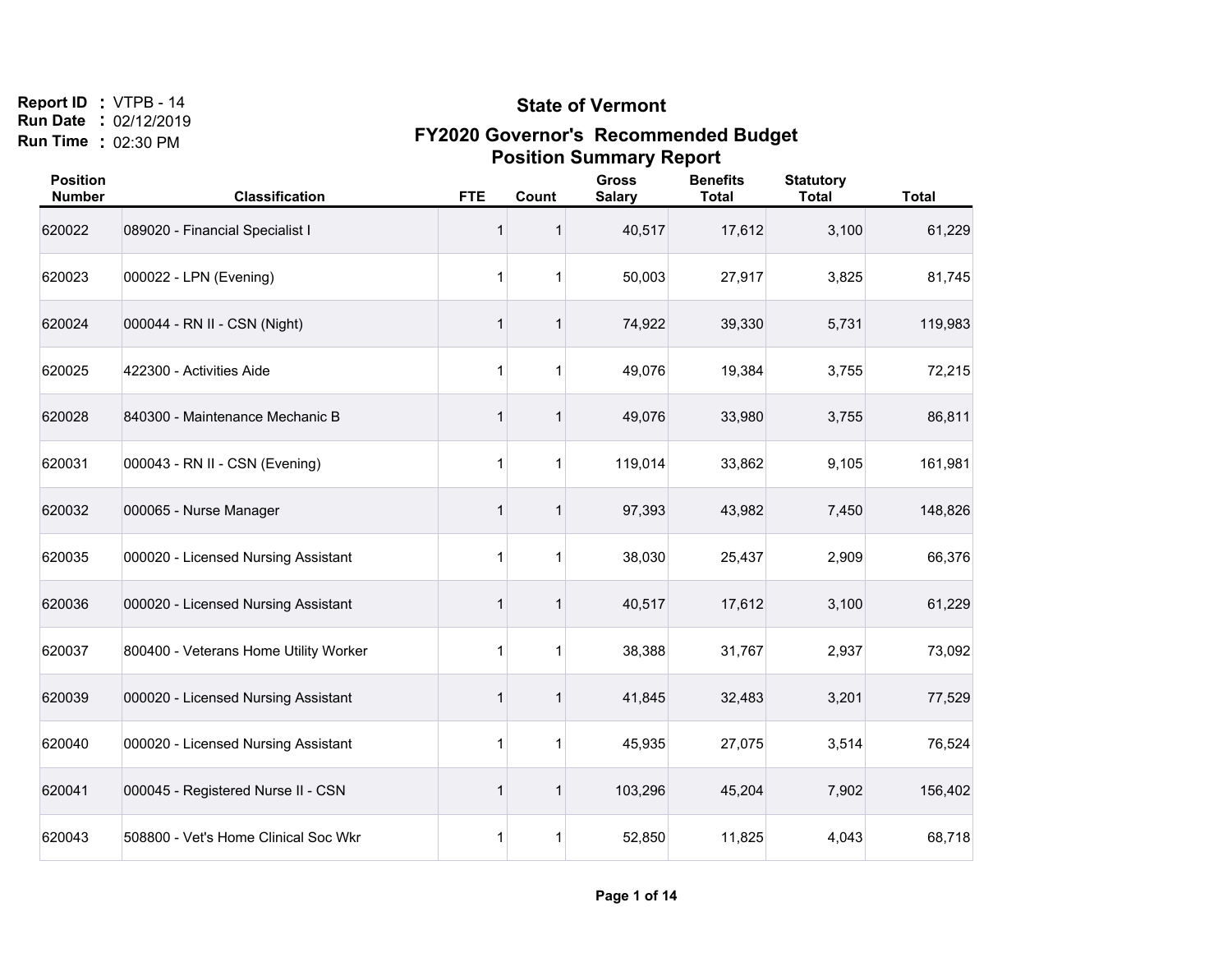#### **State of Vermont**

| <b>Position</b><br><b>Number</b> | <b>Classification</b>                 | <b>FTE</b>   | Count       | <b>Gross</b><br><b>Salary</b> | <b>Benefits</b><br><b>Total</b> | <b>Statutory</b><br><b>Total</b> | <b>Total</b> |
|----------------------------------|---------------------------------------|--------------|-------------|-------------------------------|---------------------------------|----------------------------------|--------------|
| 620045                           | 800400 - Veterans Home Utility Worker | 1            |             | 31,410                        | 15,727                          | 2,402                            | 49,539       |
| 620046                           | 711300 - Vets Home Food Serv Sup      | $\mathbf{1}$ |             | 53,524                        | 11,965                          | 4,094                            | 69,583       |
| 620047                           | 800400 - Veterans Home Utility Worker | 1            |             | 39,358                        | 25,713                          | 3,011                            | 68,082       |
| 620048                           | 000020 - Licensed Nursing Assistant   | 1            |             | 39,231                        | 25,687                          | 3,001                            | 67,919       |
| 620049                           | 800400 - Veterans Home Utility Worker | 1            |             | 32,401                        | 15,932                          | 2,479                            | 50,812       |
| 620052                           | 000020 - Licensed Nursing Assistant   | 1            |             | 44,438                        | 26,765                          | 3,399                            | 74,602       |
| 620054                           | 800400 - Veterans Home Utility Worker | 1            |             | 39,358                        | 31,968                          | 3,011                            | 74,337       |
| 620056                           | 000042 - RN I - CSN (Night)           | $\mathbf{1}$ | 1           | 80,226                        | 40,429                          | 6,137                            | 126,792      |
| 620057                           | 000025 - Licensed Practical Nurse     | 1            | 1           | 50,699                        | 19,720                          | 3,878                            | 74,297       |
| 620058                           | 000065 - Nurse Manager                | 1            | $\mathbf 1$ | 88,362                        | 42,113                          | 6,759                            | 137,234      |
| 620059                           | 000020 - Licensed Nursing Assistant   | 1            |             | 36,702                        | 16,822                          | 2,808                            | 56,332       |
| 620060                           | 093200 - Vets' Liaison& Prog Coord    | 1            |             | 53,967                        | 29,599                          | 4,129                            | 87,695       |
| 620063                           | 800400 - Veterans Home Utility Worker | 1            |             | 28,670                        | 15,159                          | 2,194                            | 46,023       |
| 620065                           | 800400 - Veterans Home Utility Worker | 1            | 1           | 32,401                        | 15,932                          | 2,479                            | 50,812       |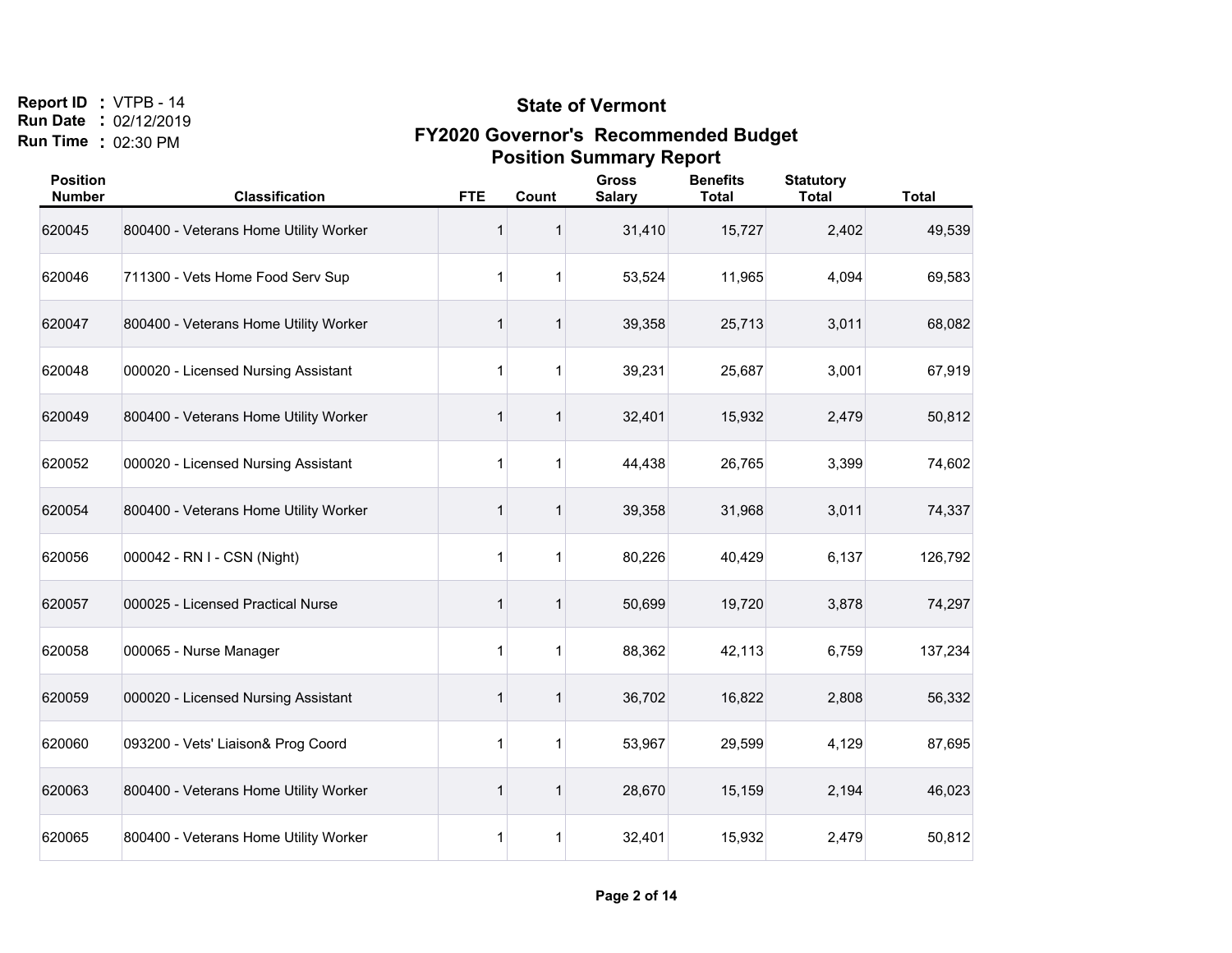#### **State of Vermont**

| <b>Position</b><br><b>Number</b> | <b>Classification</b>                 | <b>FTE</b> | Count        | <b>Gross</b><br><b>Salary</b> | <b>Benefits</b><br><b>Total</b> | <b>Statutory</b><br><b>Total</b> | <b>Total</b> |
|----------------------------------|---------------------------------------|------------|--------------|-------------------------------|---------------------------------|----------------------------------|--------------|
| 620066                           | 711100 - Cook B                       | 1          |              | 29,914                        | 15,416                          | 2,289                            | 47,619       |
| 620067                           | 800400 - Veterans Home Utility Worker | 1          | 1            | 32,401                        | 7,592                           | 2,479                            | 42,472       |
| 620068                           | 422300 - Activities Aide              | 1          | 1            | 47,685                        | 19,095                          | 3,647                            | 70,427       |
| 620069                           | 800400 - Veterans Home Utility Worker | 1          | 1            | 34,404                        | 16,346                          | 2,632                            | 53,382       |
| 620071                           | 865400 - Custodian IV                 | 1          | 1            | 46,188                        | 10,446                          | 3,534                            | 60,168       |
| 620072                           | 000043 - RN II - CSN (Evening)        | 0.8        | 1            | 68,008                        | 23,303                          | 5,202                            | 96,513       |
| 620073                           | 000022 - LPN (Evening)                | 0.8        | $\mathbf{1}$ | 41,267                        | 17,767                          | 3,157                            | 62,191       |
| 620074                           | 000043 - RN II - CSN (Evening)        | 1          | 1            | 90,542                        | 27,968                          | 6,927                            | 125,437      |
| 620075                           | 000041 - RN I - CSN (Evening)         | 1          | $\mathbf{1}$ | 66,082                        | 37,500                          | 5,055                            | 108,637      |
| 620077                           | 000025 - Licensed Practical Nurse     | 1          | 1            | 49,097                        | 38,453                          | 3,756                            | 91,306       |
| 620078                           | 000062 - Nurse Supervisor (Evening)   | 1          | 1            | 107,702                       | 39,862                          | 8,240                            | 155,804      |
| 620078                           | 000060 - Nurse Supervisor             | 1          | $\mathbf 1$  | 88,746                        | 42,193                          | 6,789                            | 137,728      |
| 620079                           | 000020 - Licensed Nursing Assistant   | 1          | 1            | 41,845                        | 32,483                          | 3,201                            | 77,529       |
| 620080                           | 000020 - Licensed Nursing Assistant   | 0.8        | 1            | 32,414                        | 7,595                           | 2,480                            | 42,489       |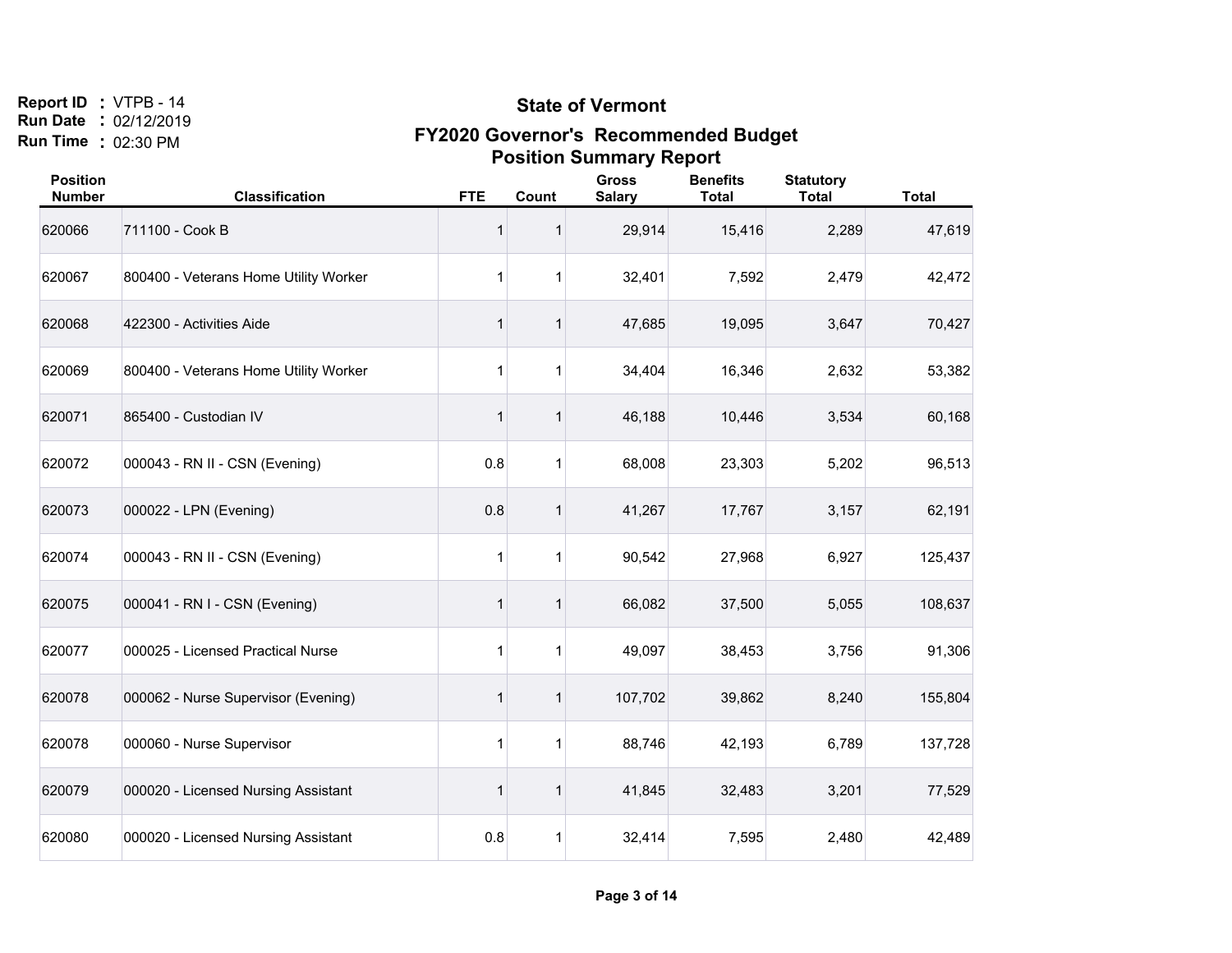#### **State of Vermont**

| <b>Position</b><br><b>Number</b> | <b>Classification</b>                | <b>FTE</b>   | Count | <b>Gross</b><br><b>Salary</b> | <b>Benefits</b><br><b>Total</b> | <b>Statutory</b><br><b>Total</b> | <b>Total</b> |
|----------------------------------|--------------------------------------|--------------|-------|-------------------------------|---------------------------------|----------------------------------|--------------|
| 620082                           | 000020 - Licensed Nursing Assistant  | 1            |       | 52,913                        | 34,774                          | 4,048                            | 91,735       |
| 620083                           | 000020 - Licensed Nursing Assistant  | $\mathbf{1}$ |       | 36,702                        | 8,482                           | 2,808                            | 47,992       |
| 620084                           | 840300 - Maintenance Mechanic B      | 1            |       | 37,945                        | 8,739                           | 2,903                            | 49,587       |
| 620084                           | 840300 - Maintenance Mechanic B      | 1            |       | 33,266                        | 16,110                          | 2,544                            | 51,920       |
| 620085                           | 462500 - VVH Purchasing Specialist   | 1            |       | 44,143                        | 26,703                          | 3,377                            | 74,223       |
| 620086                           | 508800 - Vet's Home Clinical Soc Wkr | 1            |       | 58,078                        | 35,843                          | 4,443                            | 98,364       |
| 620087                           | 000020 - Licensed Nursing Assistant  | 1            |       | 40,517                        | 25,953                          | 3,100                            | 69,570       |
| 620088                           | 000020 - Licensed Nursing Assistant  | $\mathbf{1}$ | 1     | 52,913                        | 20,178                          | 4,048                            | 77,139       |
| 620089                           | 050200 - Administrative Assistant B  | 1            | 1     | 54,114                        | 28,767                          | 4,140                            | 87,021       |
| 620090                           | 000020 - Licensed Nursing Assistant  | 1            | -1    | 54,325                        | 12,130                          | 4,156                            | 70,611       |
| 620091                           | 000020 - Licensed Nursing Assistant  | 1            |       | 38,030                        | 25,437                          | 2,909                            | 66,376       |
| 620093                           | 000020 - Licensed Nursing Assistant  | 1            |       | 41,845                        | 17,887                          | 3,201                            | 62,933       |
| 620094                           | 000020 - Licensed Nursing Assistant  | 1            |       | 39,231                        | 31,942                          | 3,001                            | 74,174       |
| 620095                           | 000044 - RN II - CSN (Night)         | 1            | 1     | 100,942                       | 38,462                          | 7,722                            | 147,126      |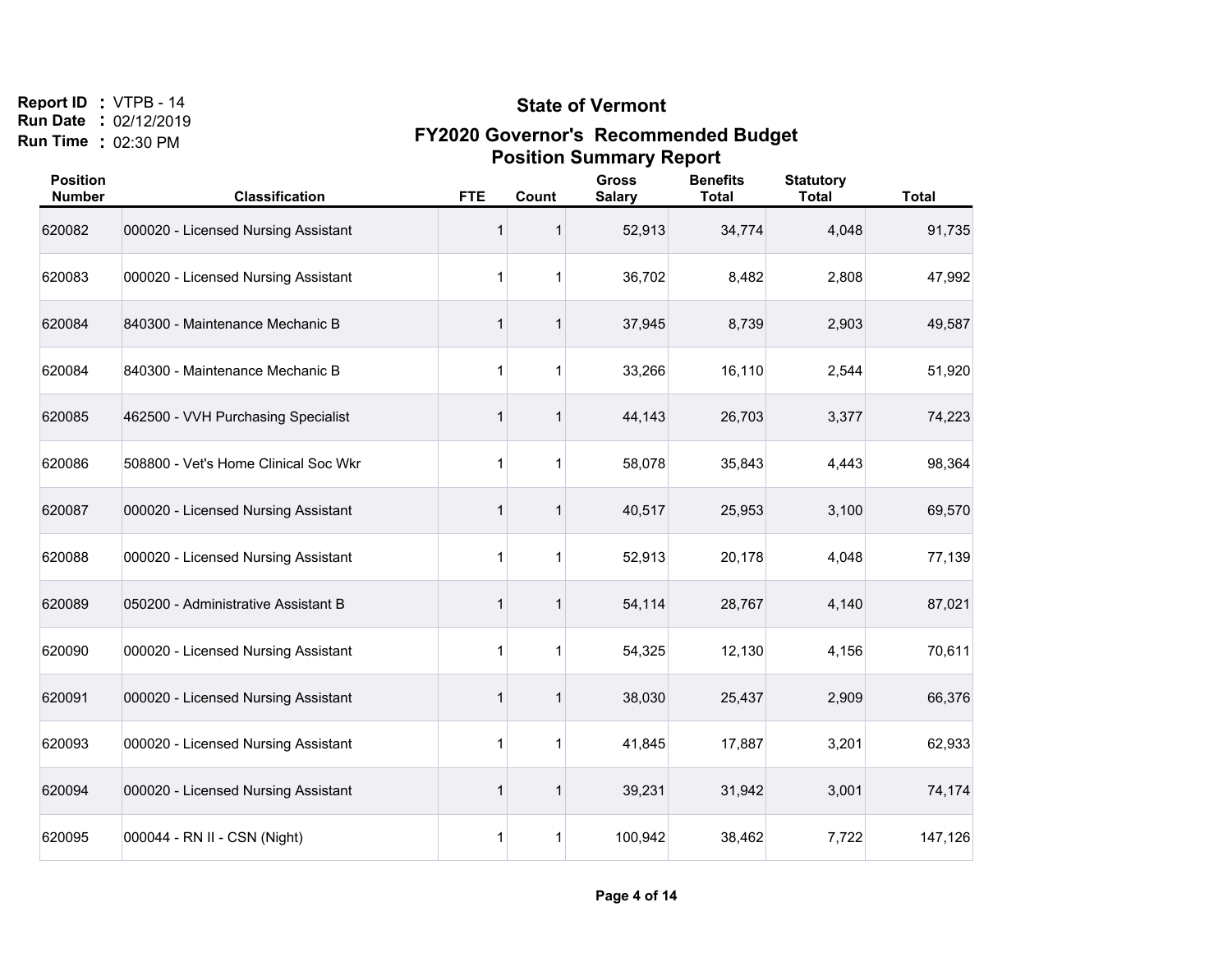#### **State of Vermont**

| <b>Position</b><br><b>Number</b> | <b>Classification</b>                   | <b>FTE</b>   | Count       | <b>Gross</b><br><b>Salary</b> | <b>Benefits</b><br><b>Total</b> | <b>Statutory</b><br><b>Total</b> | <b>Total</b> |
|----------------------------------|-----------------------------------------|--------------|-------------|-------------------------------|---------------------------------|----------------------------------|--------------|
| 620097                           | 800400 - Veterans Home Utility Worker   | 1            |             | 32,401                        | 7,592                           | 2,479                            | 42,472       |
| 620098                           | 800400 - Veterans Home Utility Worker   | 1            |             | 32,401                        | 15,932                          | 2,479                            | 50,812       |
| 620100                           | 514300 - Veterans Home Social Ser Chief | 1            |             | 80,739                        | 45,004                          | 6,177                            | 131,920      |
| 620102                           | 000045 - Registered Nurse II - CSN      | 1            |             | 81,309                        | 40,652                          | 6,220                            | 128,181      |
| 620103                           | 000020 - Licensed Nursing Assistant     | 1            |             | 40,517                        | 25,953                          | 3,100                            | 69,570       |
| 620104                           | 422300 - Activities Aide                | 1            |             | 42,773                        | 9,739                           | 3,272                            | 55,784       |
| 620105                           | 000020 - Licensed Nursing Assistant     | 1            | 1           | 45,935                        | 27,075                          | 3,514                            | 76,524       |
| 620106                           | 000020 - Licensed Nursing Assistant     | $\mathbf{1}$ | 1           | 39,231                        | 9,006                           | 3,001                            | 51,238       |
| 620107                           | 000020 - Licensed Nursing Assistant     | 1            | 1           | 45,935                        | 27,075                          | 3,514                            | 76,524       |
| 620109                           | 000020 - Licensed Nursing Assistant     | 1            | $\mathbf 1$ | 43,131                        | 32,749                          | 3,299                            | 79,179       |
| 620110                           | 000020 - Licensed Nursing Assistant     | 1            |             | 51,416                        | 38,933                          | 3,934                            | 94,283       |
| 620111                           | 000020 - Licensed Nursing Assistant     | 1            |             | 38,030                        | 17,096                          | 2,909                            | 58,035       |
| 620112                           | 000020 - Licensed Nursing Assistant     | 1            |             | 44,438                        | 10,084                          | 3,399                            | 57,921       |
| 620113                           | 000020 - Licensed Nursing Assistant     | 1            | 1           | 41,845                        | 26,228                          | 3,201                            | 71,274       |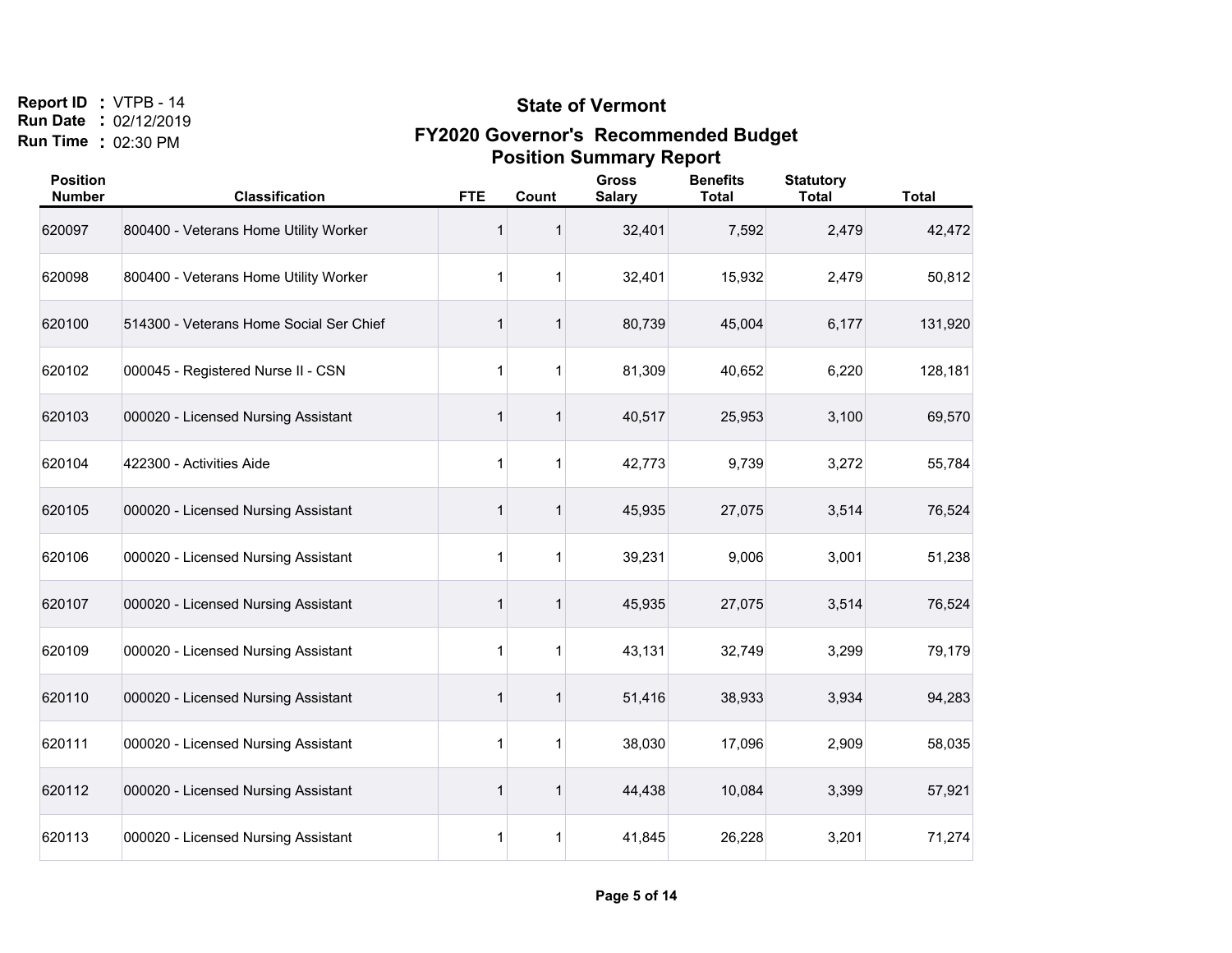#### **State of Vermont**

| <b>Position</b><br><b>Number</b> | <b>Classification</b>                  | <b>FTE</b>   | Count       | <b>Gross</b><br><b>Salary</b> | <b>Benefits</b><br><b>Total</b> | <b>Statutory</b><br><b>Total</b> | <b>Total</b> |
|----------------------------------|----------------------------------------|--------------|-------------|-------------------------------|---------------------------------|----------------------------------|--------------|
| 620114                           | 000043 - RN II - CSN (Evening)         | 1            |             | 87,922                        | 27,426                          | 6,726                            | 122,074      |
| 620115                           | 000020 - Licensed Nursing Assistant    | 1            |             | 52,913                        | 28,519                          | 4,048                            | 85,480       |
| 620117                           | 000045 - Registered Nurse II - CSN     | 1            | 1           | 89,661                        | 36,126                          | 6,859                            | 132,645      |
| 620118                           | 000020 - Licensed Nursing Assistant    | 1            |             | 49,983                        | 48,772                          | 3,824                            | 102,579      |
| 620119                           | 000020 - Licensed Nursing Assistant    | 1            |             | 41,845                        | 32,483                          | 3,201                            | 77,529       |
| 620120                           | 000020 - Licensed Nursing Assistant    | 1            |             | 36,702                        | 26,025                          | 2,808                            | 65,535       |
| 620121                           | 460800 - VT Vet's Home Nurse Scheduler | $\mathbf{1}$ |             | 60,038                        | 40,718                          | 4,593                            | 105,349      |
| 620122                           | 000020 - Licensed Nursing Assistant    | 1            | $\mathbf 1$ | 44,438                        | 18,424                          | 3,399                            | 66,261       |
| 620123                           | 000020 - Licensed Nursing Assistant    | 1            | 1           | 40,517                        | 36,677                          | 3,100                            | 80,294       |
| 620124                           | 000020 - Licensed Nursing Assistant    | 1            | 1           | 41,845                        | 17,887                          | 3,201                            | 62,933       |
| 620125                           | 000020 - Licensed Nursing Assistant    | 1            |             | 40,517                        | 17,612                          | 3,100                            | 61,229       |
| 620126                           | 000020 - Licensed Nursing Assistant    | 1            |             | 40,517                        | 25,953                          | 3,100                            | 69,570       |
| 620127                           | 800400 - Veterans Home Utility Worker  | 1            | 1           | 32,401                        | 15,932                          | 2,479                            | 50,812       |
| 620128                           | 000700 - Secretary B                   | 1            | 1           | 38,388                        | 8,831                           | 2,937                            | 50,156       |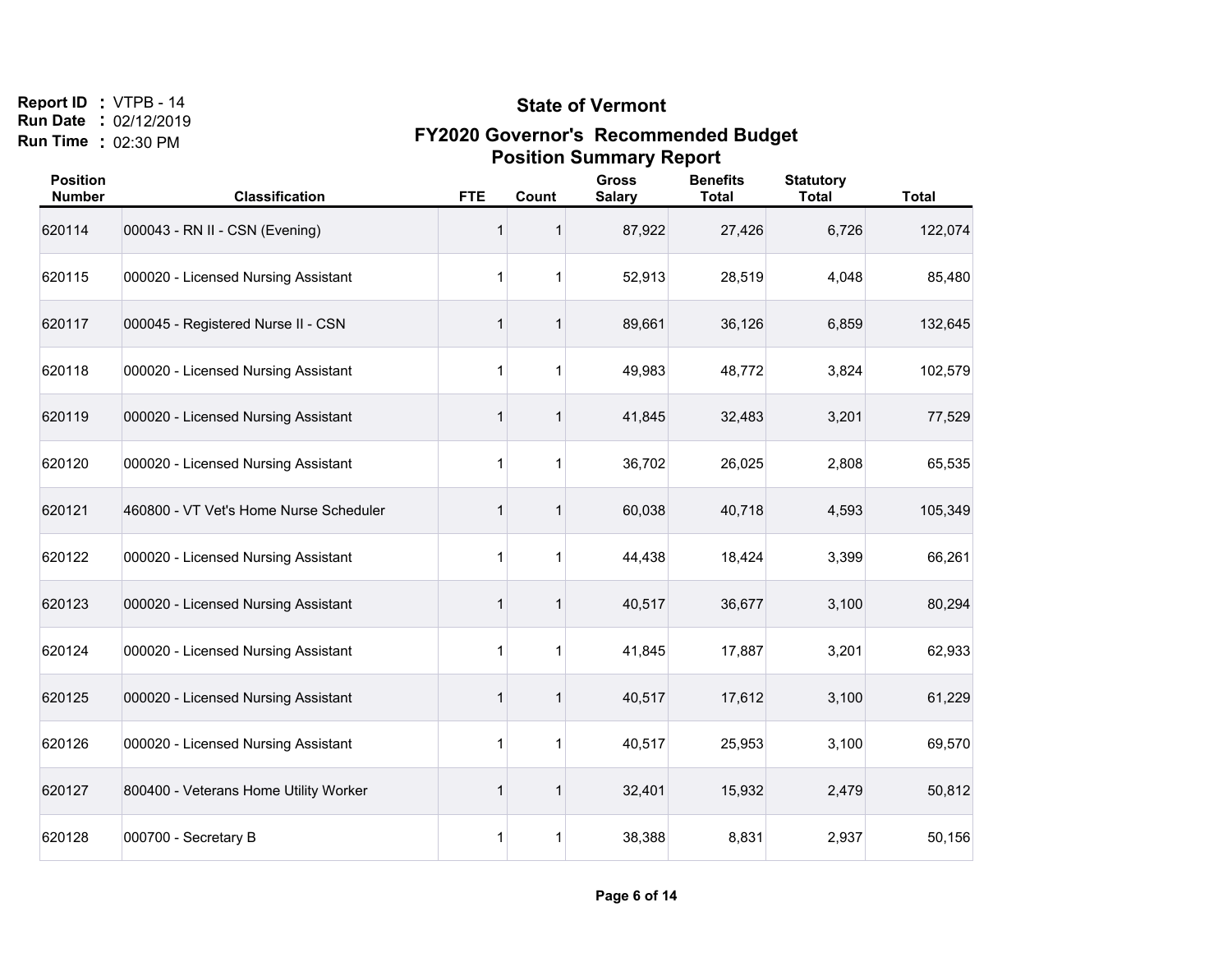#### **State of Vermont**

| <b>Position</b><br><b>Number</b> | <b>Classification</b>                 | <b>FTE</b> | Count       | <b>Gross</b><br><b>Salary</b> | <b>Benefits</b><br><b>Total</b> | <b>Statutory</b><br><b>Total</b> | <b>Total</b> |
|----------------------------------|---------------------------------------|------------|-------------|-------------------------------|---------------------------------|----------------------------------|--------------|
| 620128                           | 000700 - Secretary B                  | 1          | 1           | 27,637                        | 23,287                          | 2,114                            | 53,038       |
| 620129                           | 000041 - RN I - CSN (Evening)         | 1          | 1           | 64,858                        | 31,854                          | 4,961                            | 101,673      |
| 620130                           | 000020 - Licensed Nursing Assistant   | 1          | $\mathbf 1$ | 36,702                        | 16,822                          | 2,808                            | 56,332       |
| 620131                           | 000020 - Licensed Nursing Assistant   | 1          | 1           | 45,935                        | 18,734                          | 3,514                            | 68,183       |
| 620132                           | 000020 - Licensed Nursing Assistant   | 1          | 1           | 43,131                        | 32,749                          | 3,299                            | 79,179       |
| 620133                           | 000020 - Licensed Nursing Assistant   | 1          | 1           | 39,231                        | 9,006                           | 3,001                            | 51,238       |
| 620134                           | 000020 - Licensed Nursing Assistant   | 1          | $\mathbf 1$ | 38,030                        | 25,437                          | 2,909                            | 66,376       |
| 620135                           | 000020 - Licensed Nursing Assistant   | 1          | 1           | 41,845                        | 32,483                          | 3,201                            | 77,529       |
| 620136                           | 000020 - Licensed Nursing Assistant   | 1          | $\mathbf 1$ | 39,231                        | 25,687                          | 3,001                            | 67,919       |
| 620137                           | 000020 - Licensed Nursing Assistant   | 1          | 1           | 41,845                        | 17,887                          | 3,201                            | 62,933       |
| 620138                           | 000063 - Nurse Supervisor (Night)     | 1          | 1           | 122,928                       | 46,264                          | 9,404                            | 178,596      |
| 620139                           | 800400 - Veterans Home Utility Worker | 1          | 1           | 34,404                        | 16,346                          | 2,632                            | 53,382       |
| 620140                           | 000020 - Licensed Nursing Assistant   | 1          | 1           | 38,030                        | 43,873                          | 2,909                            | 84,812       |
| 620141                           | 422300 - Activities Aide              | 1          | 1           | 46,420                        | 27,175                          | 3,551                            | 77,146       |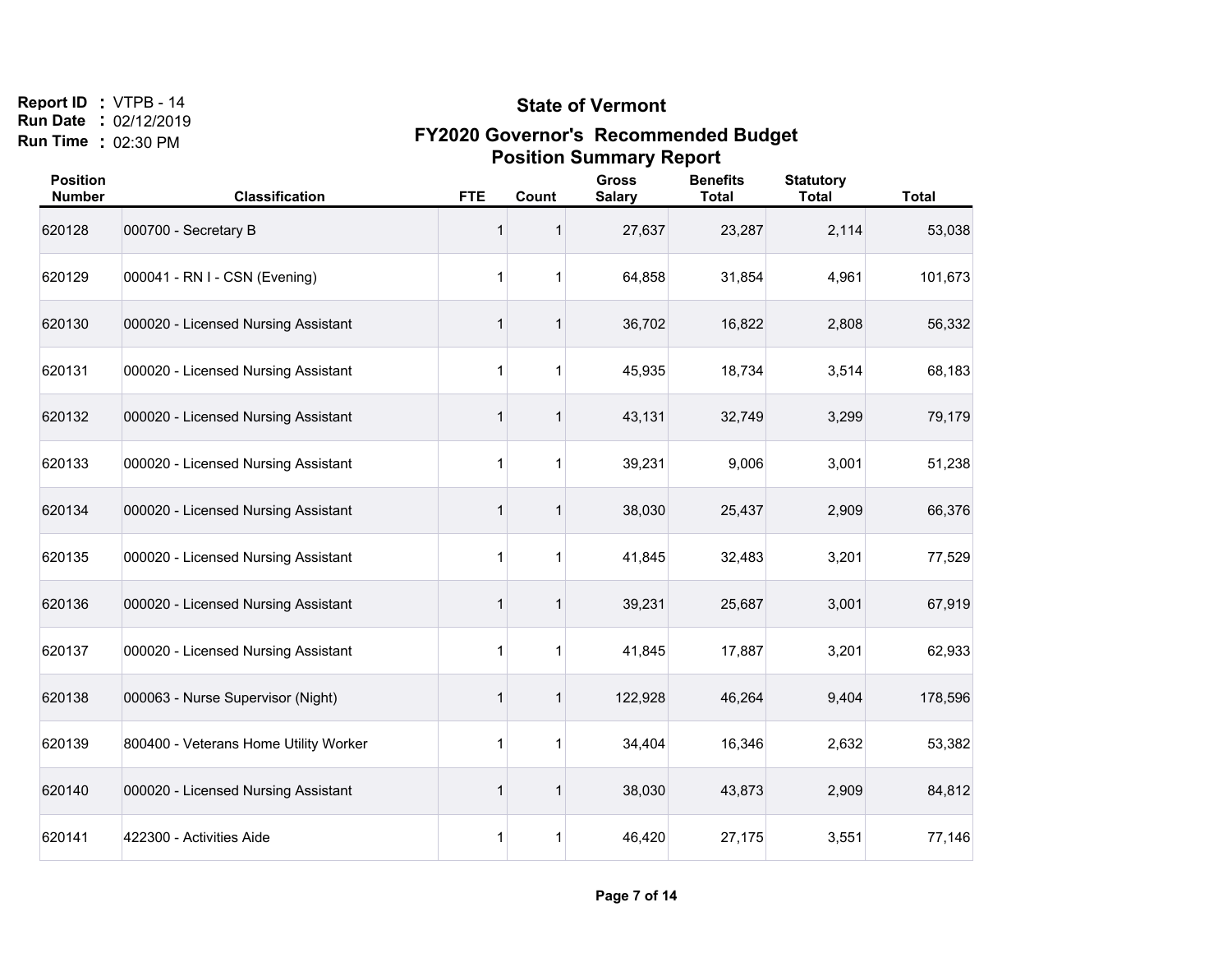#### **State of Vermont**

| <b>Position</b><br><b>Number</b> | <b>Classification</b>                 | <b>FTE</b>   | Count       | <b>Gross</b><br><b>Salary</b> | <b>Benefits</b><br><b>Total</b> | <b>Statutory</b><br><b>Total</b> | <b>Total</b> |
|----------------------------------|---------------------------------------|--------------|-------------|-------------------------------|---------------------------------|----------------------------------|--------------|
| 620142                           | 711100 - Cook B                       | 1            |             | 36,111                        | 31,295                          | 2,763                            | 70,169       |
| 620143                           | 800400 - Veterans Home Utility Worker | 1            |             | 29,555                        | 15,343                          | 2,261                            | 47,159       |
| 620144                           | 840300 - Maintenance Mechanic B       | 1            |             | 41,614                        | 32,435                          | 3,183                            | 77,232       |
| 620145                           | 711100 - Cook B                       | 1            |             | 32,844                        | 24,365                          | 2,512                            | 59,721       |
| 620146                           | 089020 - Financial Specialist I       | 1            |             | 47,284                        | 33,609                          | 3,618                            | 84,511       |
| 620147                           | 711100 - Cook B                       | 1            |             | 31,748                        | 7,456                           | 2,428                            | 41,632       |
| 620152                           | 537701 - Master Electrician           | $\mathbf{1}$ | 1           | 63,896                        | 22,452                          | 4,888                            | 91,236       |
| 620153                           | 000044 - RN II - CSN (Night)          | $\mathbf{1}$ | 1           | 71,186                        | 33,163                          | 5,446                            | 109,795      |
| 620156                           | 800400 - Veterans Home Utility Worker | 1            | 1           | 36,280                        | 25,076                          | 2,775                            | 64,131       |
| 620157                           | 000020 - Licensed Nursing Assistant   | $\mathbf{1}$ | $\mathbf 1$ | 41,845                        | 32,483                          | 3,201                            | 77,529       |
| 620158                           | 000020 - Licensed Nursing Assistant   | 1            |             | 52,913                        | 34,774                          | 4,048                            | 91,735       |
| 620159                           | 000020 - Licensed Nursing Assistant   | 1            |             | 36,702                        | 26,025                          | 2,808                            | 65,535       |
| 620160                           | 000020 - Licensed Nursing Assistant   | 1            |             | 39,231                        | 31,942                          | 3,001                            | 74,174       |
| 620161                           | 000020 - Licensed Nursing Assistant   | 1            | 1           | 49,983                        | 27,912                          | 3,824                            | 81,719       |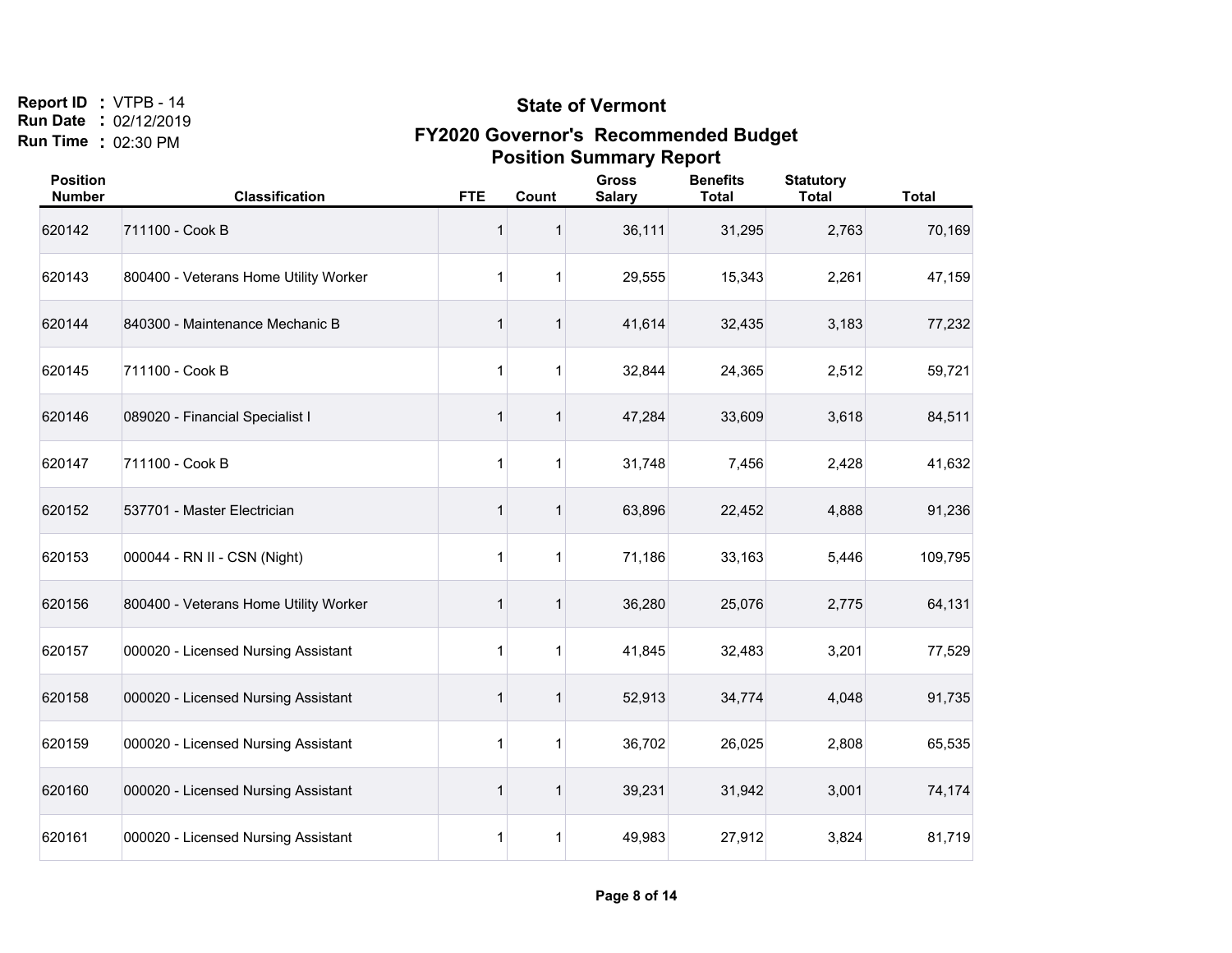#### **State of Vermont**

| <b>Position</b><br><b>Number</b> | <b>Classification</b>                 | <b>FTE</b>   | Count       | <b>Gross</b><br><b>Salary</b> | <b>Benefits</b><br><b>Total</b> | <b>Statutory</b><br><b>Total</b> | <b>Total</b> |
|----------------------------------|---------------------------------------|--------------|-------------|-------------------------------|---------------------------------|----------------------------------|--------------|
| 620162                           | 000020 - Licensed Nursing Assistant   | 1            |             | 36,702                        | 26,025                          | 2,808                            | 65,535       |
| 620163                           | 000022 - LPN (Evening)                | $\mathbf{1}$ |             | 61,194                        | 21,892                          | 4,681                            | 87,767       |
| 620166                           | 000025 - Licensed Practical Nurse     | 1            |             | 60,439                        | 36,332                          | 4,623                            | 101,394      |
| 620168                           | 000041 - RN I - CSN (Evening)         | 1            |             | 66,082                        | 37,500                          | 5,055                            | 108,637      |
| 620169                           | 000023 - LPN (Night)                  | 1            |             | 53,976                        | 28,739                          | 4,130                            | 86,845       |
| 620170                           | 028800 - Financial Technician II      | 1            |             | 36,175                        | 25,054                          | 2,768                            | 63,997       |
| 620172                           | 422300 - Activities Aide              | 1            |             | 46,420                        | 27,175                          | 3,551                            | 77,146       |
| 620173                           | 467800 - Vets Home Journeyman Plumber | 1            | 1           | 48,549                        | 33,871                          | 3,714                            | 86,134       |
| 620175                           | 000020 - Licensed Nursing Assistant   | 0.8          | 1           | 33,476                        | 30,750                          | 2,561                            | 66,787       |
| 620176                           | 800400 - Veterans Home Utility Worker | 1            | $\mathbf 1$ | 29,555                        | 15,343                          | 2,261                            | 47,159       |
| 620177                           | 800400 - Veterans Home Utility Worker | 1            |             | 32,401                        | 15,932                          | 2,479                            | 50,812       |
| 620178                           | 000020 - Licensed Nursing Assistant   | 0.8          |             | 34,505                        | 34,863                          | 2,639                            | 72,007       |
| 620180                           | 000020 - Licensed Nursing Assistant   | 1            |             | 40,517                        | 32,208                          | 3,100                            | 75,825       |
| 620181                           | 000020 - Licensed Nursing Assistant   | 1            | 1           | 40,517                        | 9,272                           | 3,100                            | 52,889       |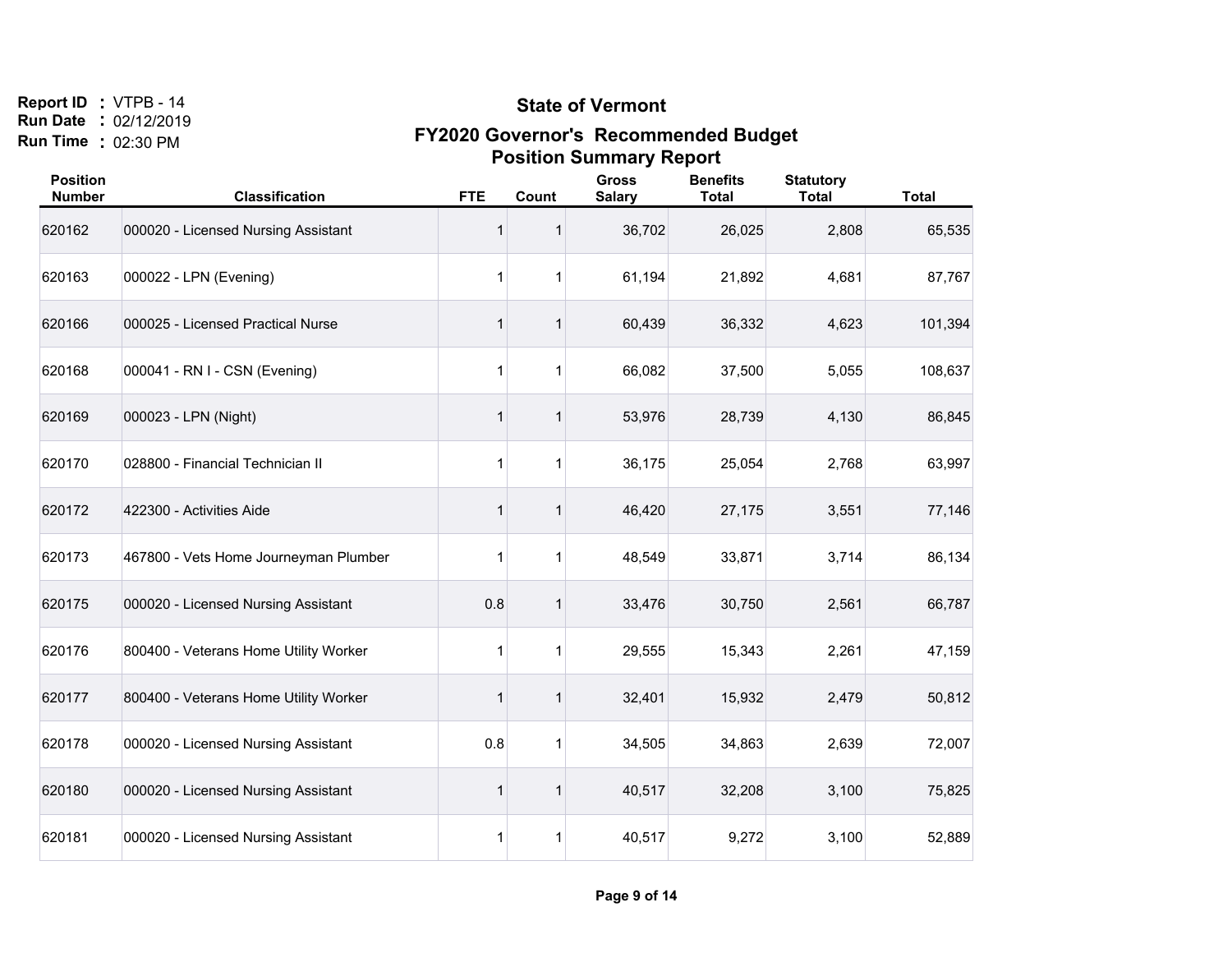#### **State of Vermont**

| <b>Position</b><br><b>Number</b> | <b>Classification</b>               | <b>FTE</b>   | Count       | <b>Gross</b><br><b>Salary</b> | <b>Benefits</b><br><b>Total</b> | <b>Statutory</b><br><b>Total</b> | <b>Total</b> |
|----------------------------------|-------------------------------------|--------------|-------------|-------------------------------|---------------------------------|----------------------------------|--------------|
| 620182                           | 000020 - Licensed Nursing Assistant | 1            |             | 38,030                        | 17,096                          | 2,909                            | 58,035       |
| 620183                           | 000020 - Licensed Nursing Assistant | $\mathbf{1}$ |             | 51,416                        | 28,209                          | 3,934                            | 83,559       |
| 620184                           | 000020 - Licensed Nursing Assistant | 1            |             | 36,702                        | 26,025                          | 2,808                            | 65,535       |
| 620185                           | 000020 - Licensed Nursing Assistant | 1            |             | 51,416                        | 19,868                          | 3,934                            | 75,218       |
| 620186                           | 000020 - Licensed Nursing Assistant | 1            |             | 38,030                        | 8,756                           | 2,909                            | 49,695       |
| 620187                           | 000020 - Licensed Nursing Assistant | 1            |             | 43,131                        | 26,494                          | 3,299                            | 72,924       |
| 620188                           | 000900 - Data and Supply Clerk      | 1            |             | 46,673                        | 27,227                          | 3,571                            | 77,471       |
| 620189                           | 000020 - Licensed Nursing Assistant | $\mathbf{1}$ | 1           | 41,845                        | 32,483                          | 3,201                            | 77,529       |
| 620190                           | 000020 - Licensed Nursing Assistant | 1            | 1           | 40,517                        | 25,953                          | 3,100                            | 69,570       |
| 620191                           | 000020 - Licensed Nursing Assistant | 1            | $\mathbf 1$ | 41,845                        | 32,483                          | 3,201                            | 77,529       |
| 620193                           | 000020 - Licensed Nursing Assistant | 1            |             | 40,517                        | 9,272                           | 3,100                            | 52,889       |
| 620194                           | 000020 - Licensed Nursing Assistant | 1            |             | 41,845                        | 17,887                          | 3,201                            | 62,933       |
| 620195                           | 000045 - Registered Nurse II - CSN  | 1            |             | 97,570                        | 44,019                          | 7,464                            | 149,053      |
| 620196                           | 000020 - Licensed Nursing Assistant | 1            | 1           | 41,845                        | 17,887                          | 3,201                            | 62,933       |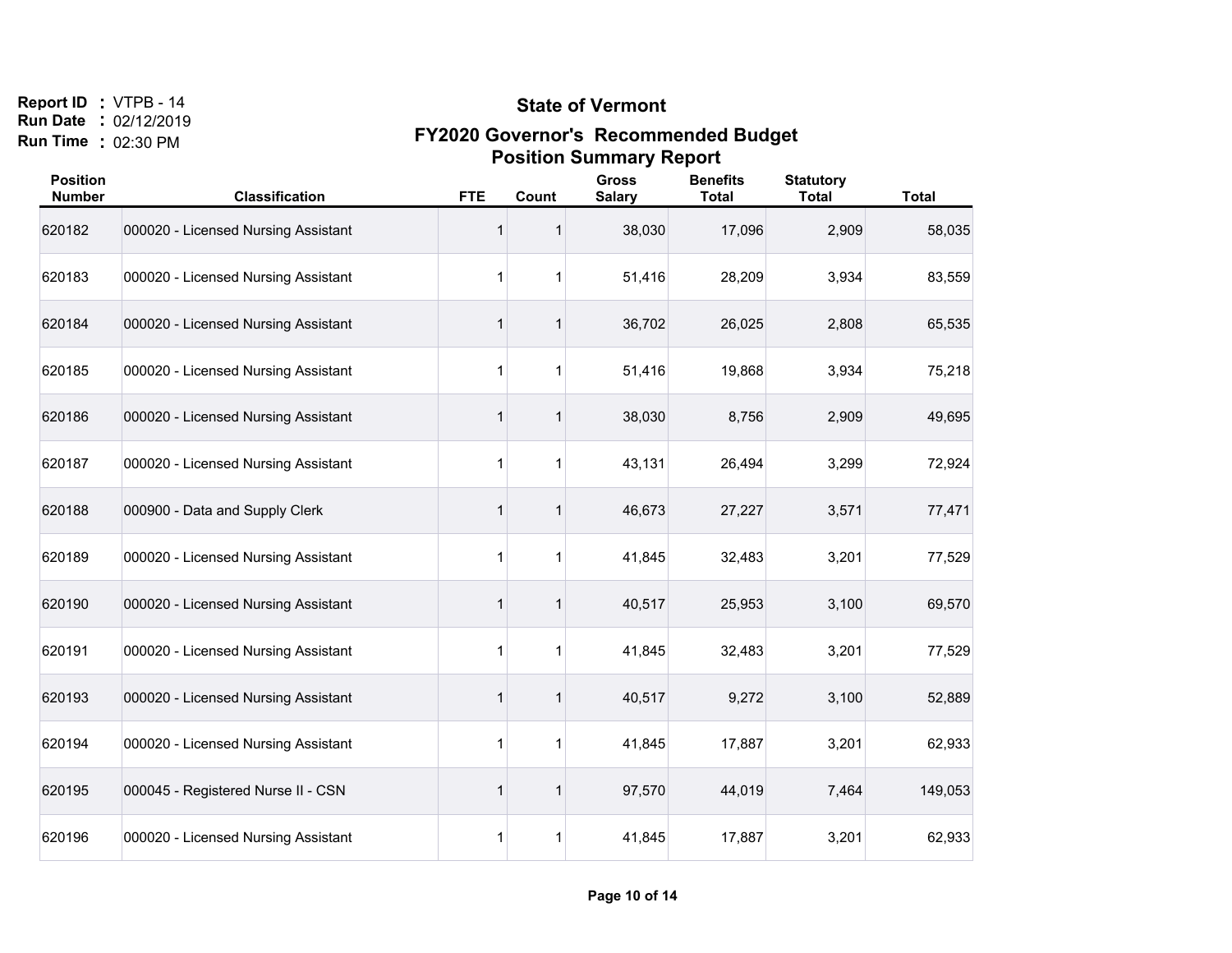#### **State of Vermont**

| <b>Position</b><br><b>Number</b> | <b>Classification</b>                   | <b>FTE</b>   | Count       | <b>Gross</b><br><b>Salary</b> | <b>Benefits</b><br><b>Total</b> | <b>Statutory</b><br><b>Total</b> | <b>Total</b> |
|----------------------------------|-----------------------------------------|--------------|-------------|-------------------------------|---------------------------------|----------------------------------|--------------|
| 620197                           | 000045 - Registered Nurse II - CSN      | 1            |             | 89,661                        | 42,381                          | 6,859                            | 138,900      |
| 620198                           | 000076 - Nurse Quality Management Admin | $\mathbf{1}$ | 1           | 90,163                        | 36,230                          | 6,897                            | 133,290      |
| 620199                           | 000045 - Registered Nurse II - CSN      | 1            |             | 84,053                        | 26,625                          | 6,430                            | 117,108      |
| 620201                           | 000045 - Registered Nurse II - CSN      | 1            | 1           | 71,186                        | 33,163                          | 5,446                            | 109,795      |
| 620202                           | 000044 - RN II - CSN (Night)            | 1            | 1           | 93,142                        | 36,847                          | 7,126                            | 137,115      |
| 620204                           | 467500 - VVH Clinical Care Coord I      | 1            |             | 79,870                        | 34,100                          | 6,110                            | 120,080      |
| 620205                           | 000096 - Associate Nursing Executive    | 1            | 1           | 121,836                       | 43,067                          | 9,321                            | 174,224      |
| 620206                           | 000070 - Nurse Case Manager / URN I     | 1            | 1           | 112,271                       | 51,532                          | 8,589                            | 172,392      |
| 620207                           | 000045 - Registered Nurse II - CSN      | 1            | 1           | 94,914                        | 43,470                          | 7,261                            | 145,645      |
| 620208                           | 000042 - RN I - CSN (Night)             | 1            | $\mathbf 1$ | 71,011                        | 23,925                          | 5,433                            | 100,369      |
| 620209                           | 000065 - Nurse Manager                  | 1            |             | 88,362                        | 42,113                          | 6,759                            | 137,234      |
| 620211                           | 000060 - Nurse Supervisor               | 1            | 1           | 94,678                        | 37,166                          | 7,243                            | 139,087      |
| 620213                           | 000020 - Licensed Nursing Assistant     | 1            | 1           | 43,131                        | 32,749                          | 3,299                            | 79,179       |
| 620214                           | 000020 - Licensed Nursing Assistant     | 1            | 1           | 40,517                        | 32,208                          | 3,100                            | 75,825       |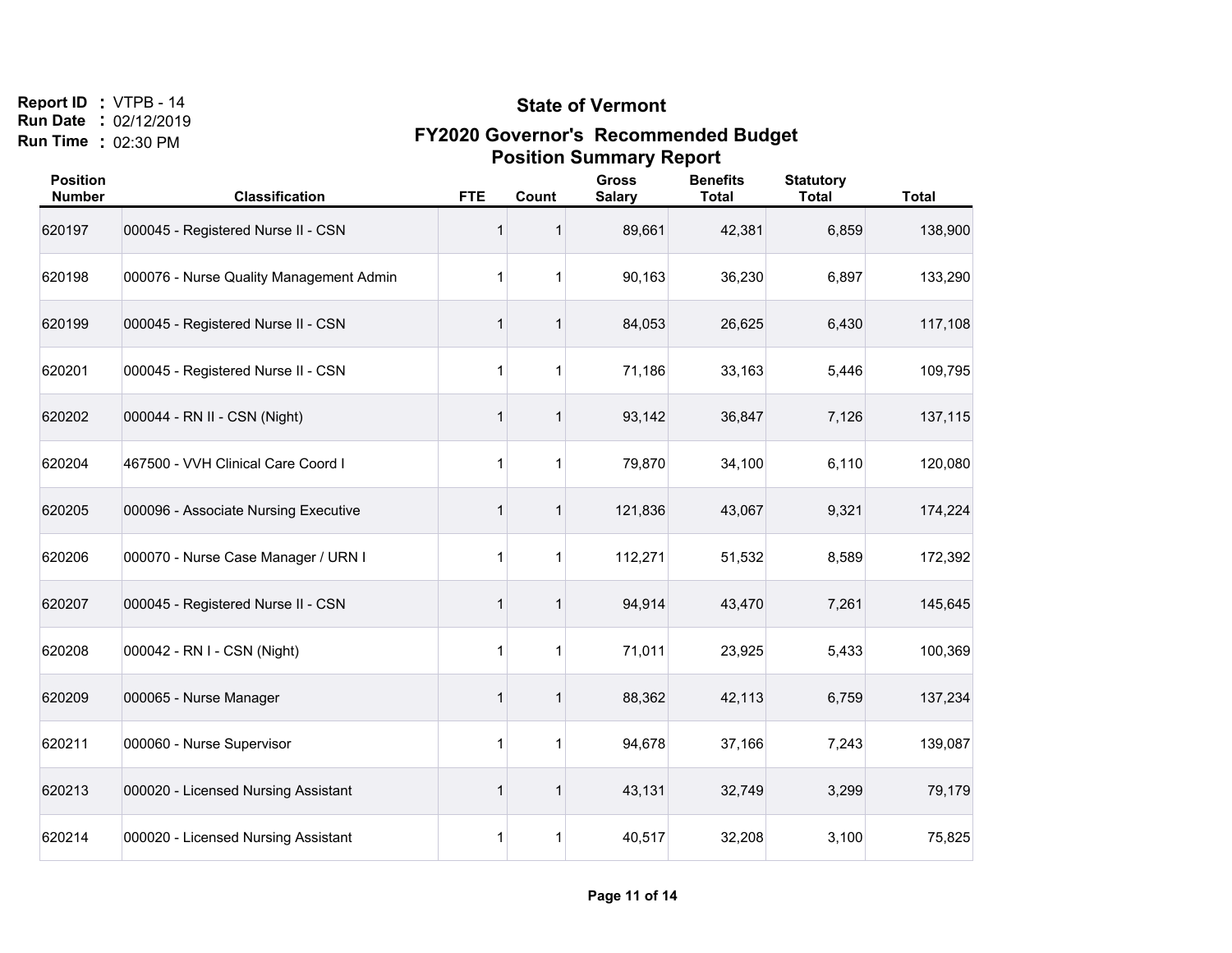#### **State of Vermont**

| <b>Position</b><br><b>Number</b> | <b>Classification</b>                 | <b>FTE</b>   | Count        | <b>Gross</b><br><b>Salary</b> | <b>Benefits</b><br><b>Total</b> | <b>Statutory</b><br><b>Total</b> | <b>Total</b> |
|----------------------------------|---------------------------------------|--------------|--------------|-------------------------------|---------------------------------|----------------------------------|--------------|
| 620215                           | 000020 - Licensed Nursing Assistant   | 1            |              | 43,131                        | 32,749                          | 3,299                            | 79,179       |
| 620217                           | 000025 - Licensed Practical Nurse     | $\mathbf{1}$ |              | 57,108                        | 35,642                          | 4,369                            | 97,119       |
| 620218                           | 000022 - LPN (Evening)                | 1            |              | 42,942                        | 27,317                          | 3,285                            | 73,544       |
| 620219                           | 800400 - Veterans Home Utility Worker | 1            |              | 28,670                        | 15,159                          | 2,194                            | 46,023       |
| 620220                           | 800400 - Veterans Home Utility Worker | 1            |              | 36,280                        | 25,076                          | 2,775                            | 64,131       |
| 620221                           | 865300 - Custodian III                | $\mathbf{1}$ |              | 40,749                        | 17,660                          | 3,117                            | 61,526       |
| 620222                           | 800400 - Veterans Home Utility Worker | 1            |              | 27,637                        | 6,606                           | 2,114                            | 36,357       |
| 620223                           | 449000 - Custodial Supervisor         | 1            |              | 46,968                        | 27,288                          | 3,593                            | 77,849       |
| 620224                           | 800400 - Veterans Home Utility Worker | 1            |              | 40,433                        | 17,595                          | 3,093                            | 61,121       |
| 620225                           | 800400 - Veterans Home Utility Worker | $\mathbf{1}$ | $\mathbf{1}$ | 32,401                        | 27,523                          | 2,479                            | 62,403       |
| 620226                           | 865300 - Custodian III                | 1            |              | 35,015                        | 16,473                          | 2,679                            | 54,167       |
| 620227                           | 800400 - Veterans Home Utility Worker | $\mathbf{1}$ | $\mathbf 1$  | 31,410                        | 7,387                           | 2,402                            | 41,199       |
| 620228                           | 000020 - Licensed Nursing Assistant   | 1            |              | 36,702                        | 16,822                          | 2,808                            | 56,332       |
| 620229                           | 800400 - Veterans Home Utility Worker | 1            | 1            | 29,555                        | 15,343                          | 2,261                            | 47,159       |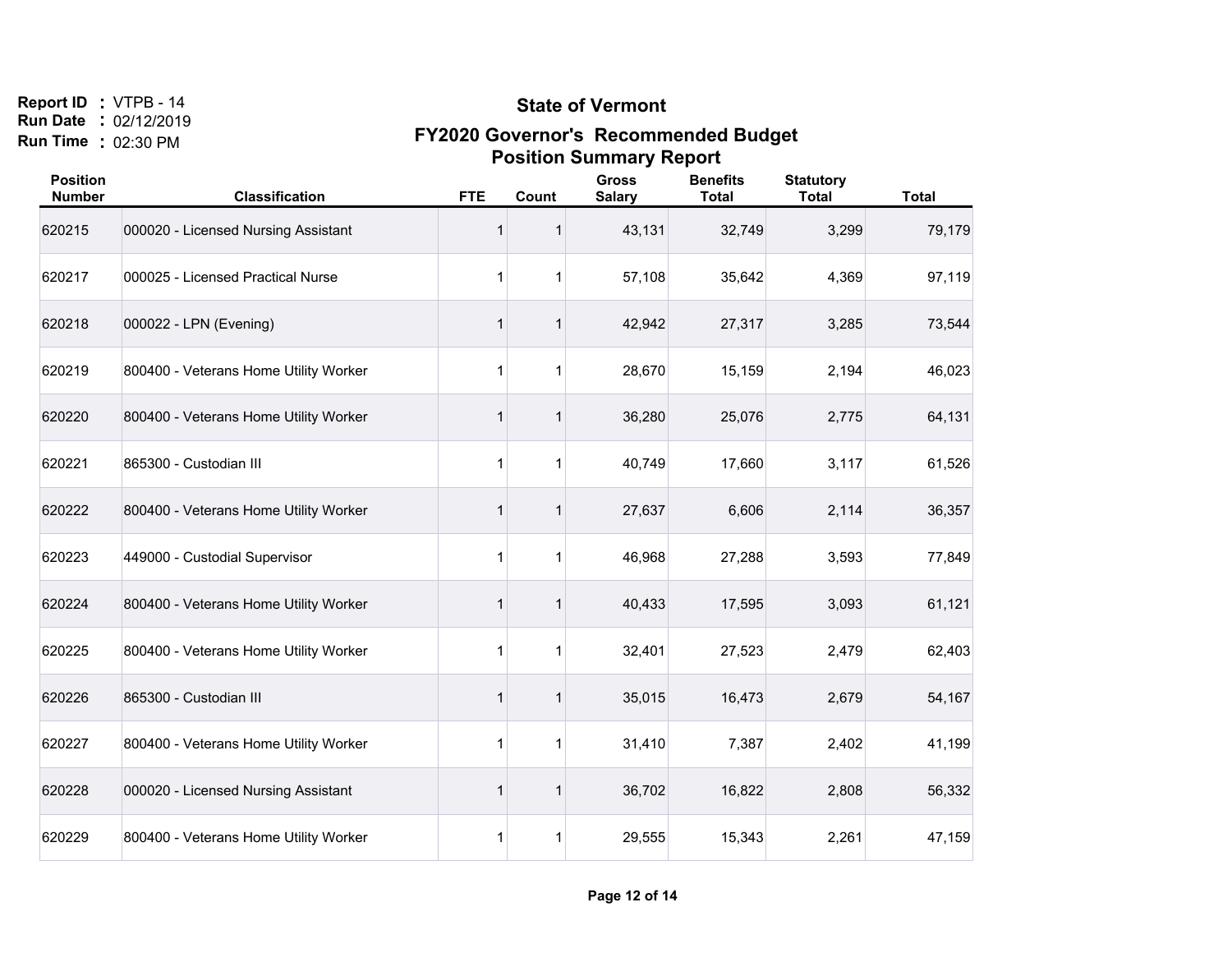#### **State of Vermont**

| <b>Position</b><br><b>Number</b> | <b>Classification</b>                   | <b>FTE</b> | Count | <b>Gross</b><br><b>Salary</b> | <b>Benefits</b><br><b>Total</b> | <b>Statutory</b><br><b>Total</b> | <b>Total</b> |
|----------------------------------|-----------------------------------------|------------|-------|-------------------------------|---------------------------------|----------------------------------|--------------|
| 620230                           | 800400 - Veterans Home Utility Worker   |            |       | 35,374                        | 16,547                          | 2,706                            | 54,627       |
| 620231                           | 711400 - Food Service Coordinator       | 1          |       | 38,683                        | 17,232                          | 2,959                            | 58,874       |
| 620233                           | 800400 - Veterans Home Utility Worker   | 1          |       | 34,404                        | 24,687                          | 2,632                            | 61,723       |
| 620234                           | 800400 - Veterans Home Utility Worker   | 1          |       | 32,401                        | 24,273                          | 2,479                            | 59,153       |
| 620235                           | 000069 - Nurse Educator                 | 1          | 1     | 83,138                        | 26,435                          | 6,361                            | 115,935      |
| 627001                           | 00840E - Chief Executive Officer        | 1          | 1     | 125,029                       | 38,764                          | 9,565                            | 173,358      |
| 627003                           | 91590E - Private Secretary              | 1          |       | 41,330                        | 26,216                          | 3,161                            | 70,707       |
| 627004                           | 91540D - Deputy Chief Executive Officer | 1          |       | 104,166                       | 39,370                          | 7,968                            | 151,504      |
| 627005                           | 91810E - Financial Director             | 1          |       | 94,328                        | 28,969                          | 7,216                            | 130,513      |
| 627006                           | 91800E - Marketing & Admissions Coord   | 1          | 1     | 61,443                        | 36,681                          | 4,700                            | 102,824      |
| 627007                           | 91820E - Environmental Services Manager | 1          | 1     | 67,392                        | 31,874                          | 5,155                            | 104,421      |
| 627008                           | 91830E - Nursing Services Director      | 1          |       | 119,808                       | 42,644                          | 9,165                            | 171,617      |
| <b>Total</b>                     |                                         | 190.6      | 192   | 10,186,085                    | 5,064,869                       | 779,241                          | 16,030,195   |

| ∙̃und |                |            |       | Gross         | Benefits | <b>Statutory</b> |       |
|-------|----------------|------------|-------|---------------|----------|------------------|-------|
| Code  | ' Name<br>∙und | <b>STE</b> | Count | <b>Salary</b> | Totai    | Total            | Total |